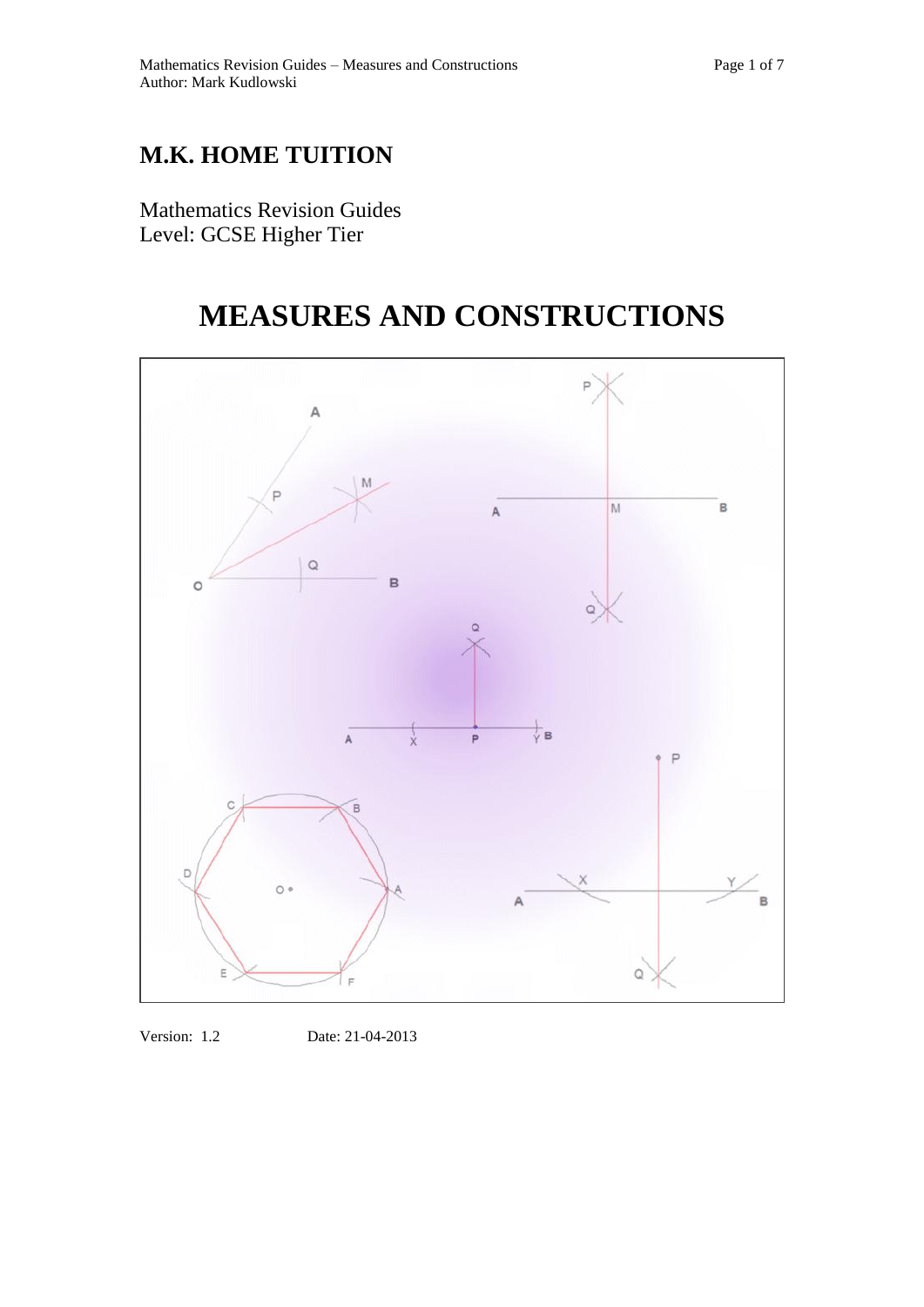### **MEASURES AND CONSTRUCTIONS**

#### **Ruler and compass constructions.**

Many geometrical constructions can be carried out using a ruler and a compass, of which the following are the most important and likely to come up in exams.

#### **Bisecting an angle.**

("Bisect" means to divide into two equal parts).

Take the angle AOB, below left.

First, centre a compass at O and draw two arcs to cut OA at P and OB at Q, below right.



Next, centre the compass at P *without altering the opening* and draw another arc inside the angle. Repeat, centring the compass at Q, until there are two arcs crossing at point M , below left.

The line OM (below right) is the **bisector** of the angle AOB; angles AOM and BOM are equal.

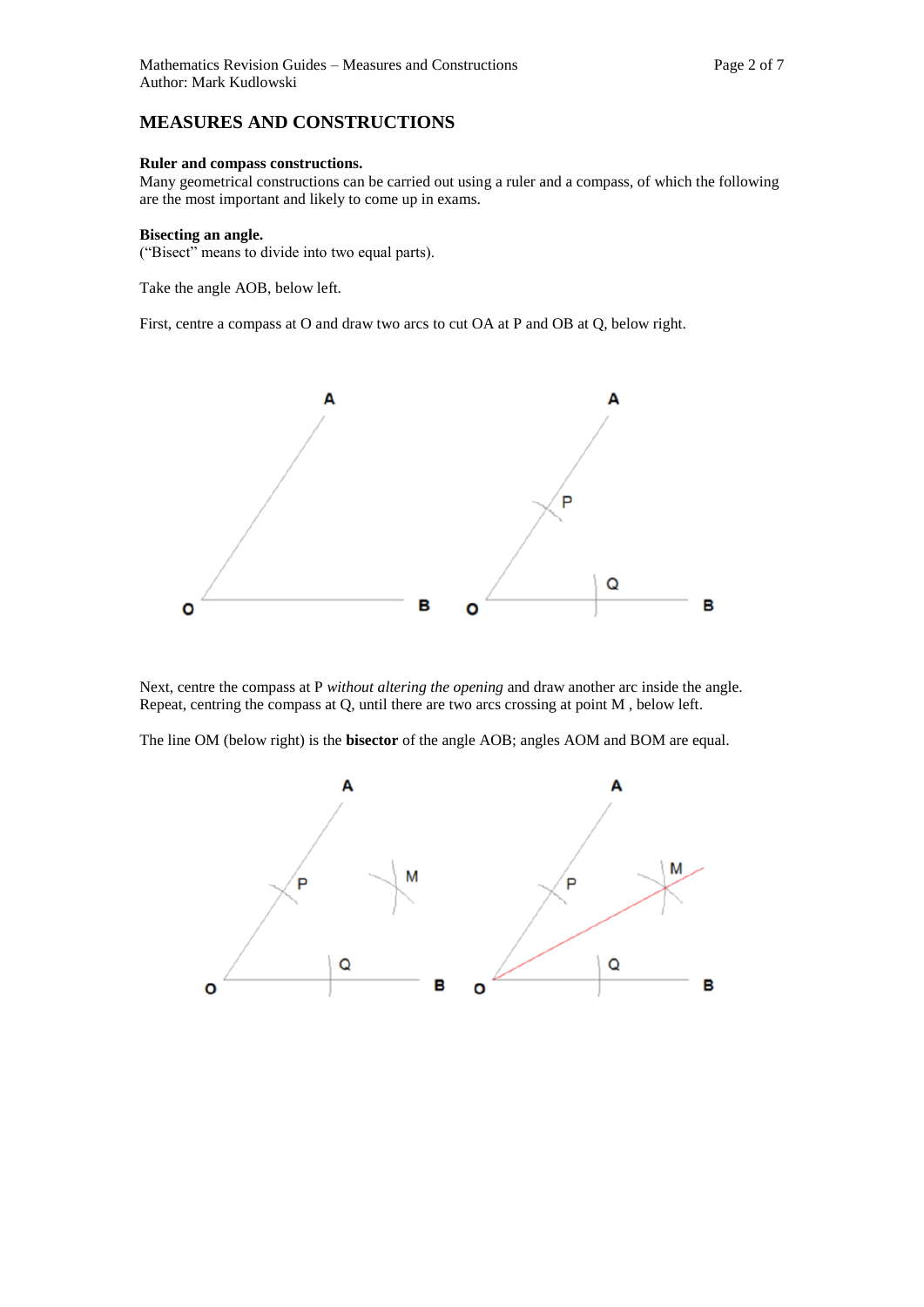#### **Bisecting a line.**

Take a line AB, below left. Open a compass to about three-quarters of the length of AB, centre it on A, and draw two arcs above and below the centre of the line (below right).



Next, without altering the compass opening, draw another two arcs centred on B, (lower left) and connect the resulting points P and Q .



The line PQ is the **perpendicular bisector** of the line AB; lengths AM and MB are equal. (Not only does PQ bisect AB, but it also does so at right angles.)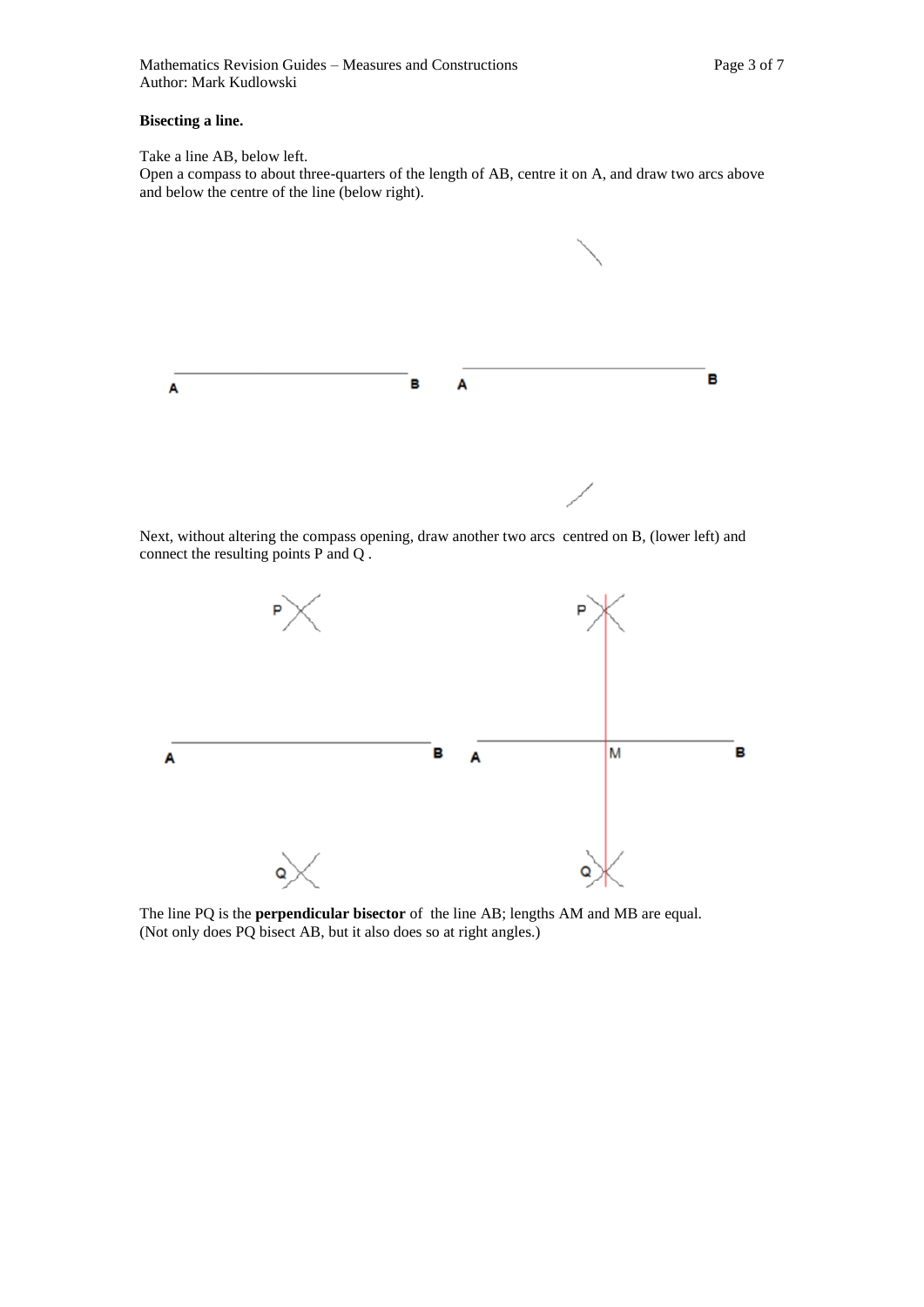#### **Constructing a perpendicular (an accurate 90° angle) from a point on a given line.**

Here we wish to draw a line perpendicular to the given line AB, passing through the point P. The first step is to draw two compass arcs centred on P, cutting the line AB (below right). If the point P is at or near the end of AB, we must extend AB and continue as above.



Label the two points of intersection X and Y. Open the compass to about three-quarters the distance X-Y and draw an arc centred on X, passing above point P. Without altering the compass opening, draw a similar arc centred on Y.

The two arcs will meet at Q (below right), and joining points P and Q completes the construction.



The perpendicular distance PQ is also the shortest distance between point Q and the line AB.

#### **In general, the minimum distance from a point P to a straight line AB is the length of the perpendicular from P to AB.**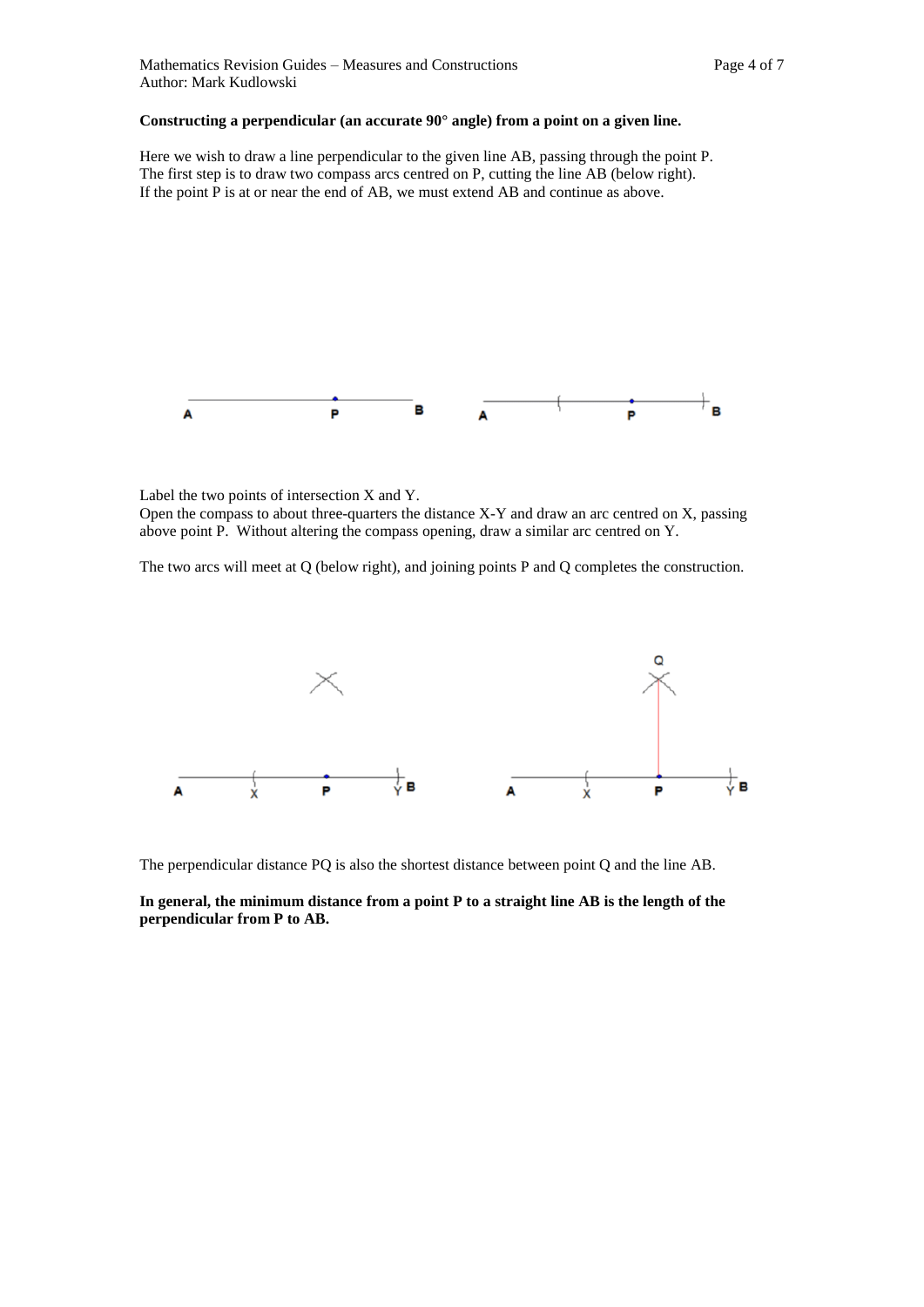#### **Constructing a perpendicular from a point to a given line.**

This construction is slightly different from the last one, as we are given a point *away* from the line, and need to construct the perpendicular *to* the line.

Firstly, open out the compass sufficiently to draw two arcs from P, cutting the line AB in two places. Label these points X and Y (lower right)



Draw two arcs (of equal radius !) from points X and Y, to intersect at Q, on the side of the line AB opposite to the point P.

Finally, join points P and Q to complete the perpendicular (lower right).

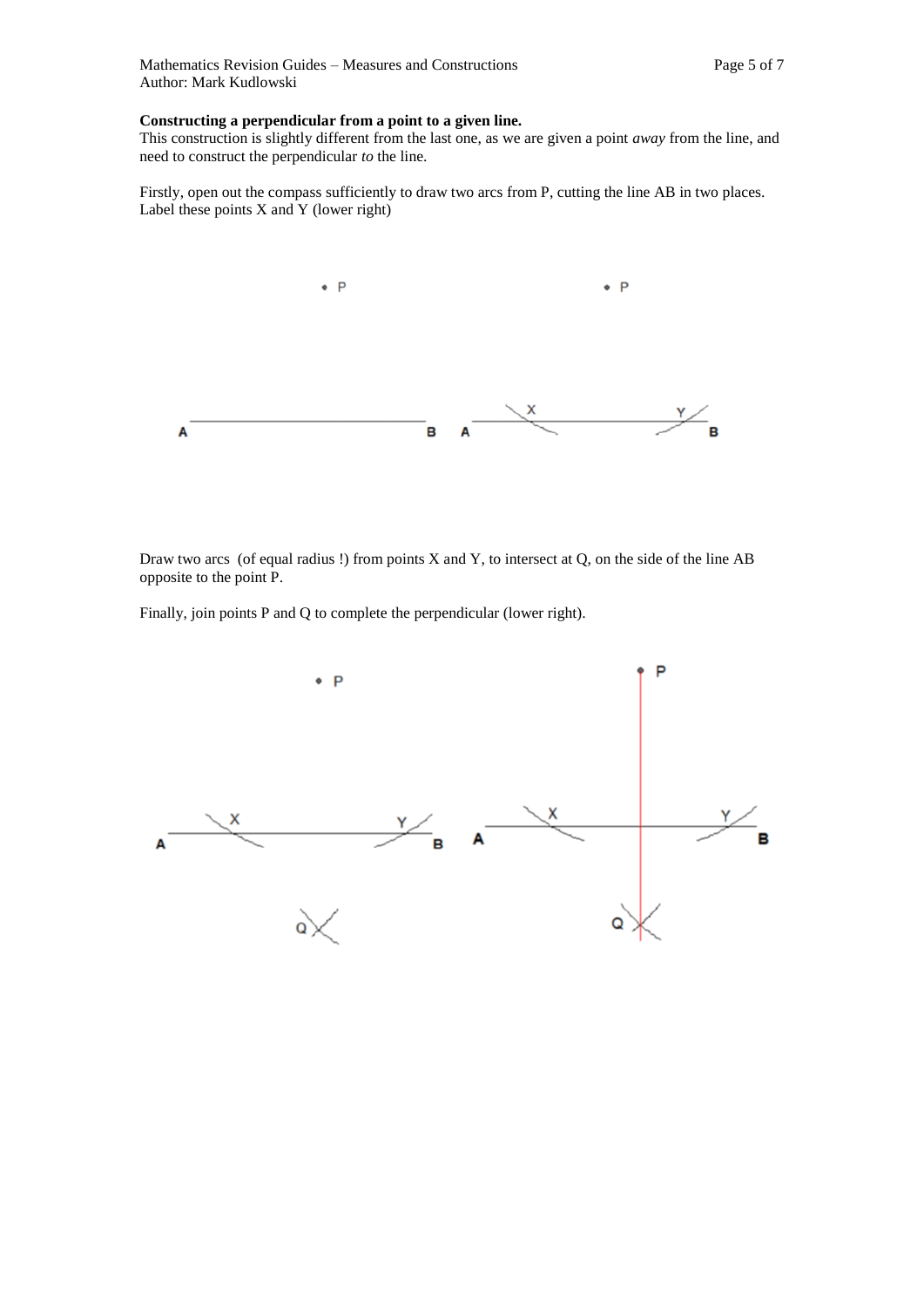#### **Constructing an accurate 60° angle.**

Begin with a baseline AB and draw two arcs from point A; one to cut AB at point P and the other one to pass above the midpoint of AB.



Next, without altering the compass opening, draw an arc centred at P, and intersecting with the arc above AB. Label this point of intersection Q.

Finally connect point Q to point A. The angle QAP is 60°.